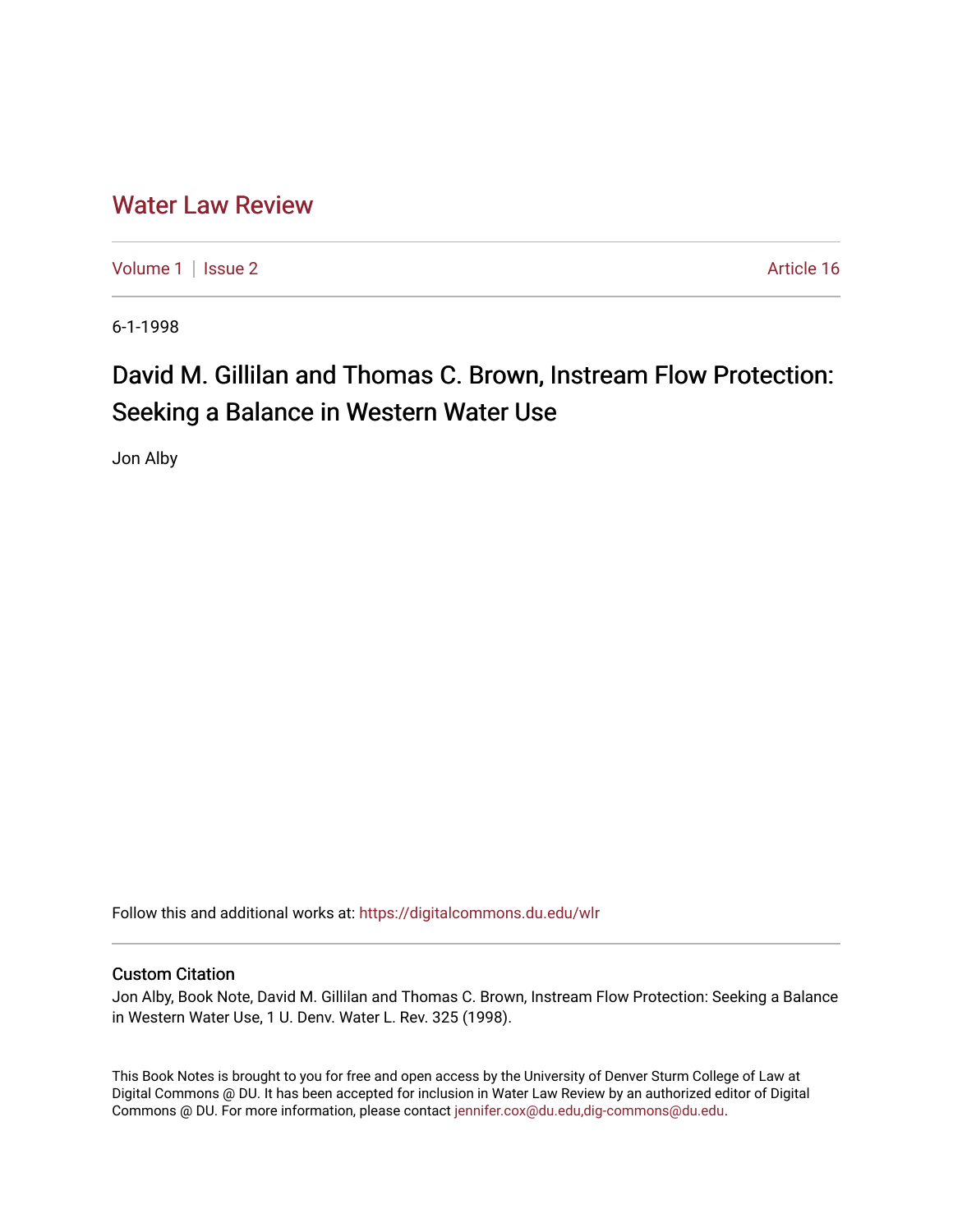#### *BOOK NOTES*

sis for institutional design and conflict resolution. Among the methods discussed are empirical analysis, simulation, mathematical modeling and experimentation. Practitioners may be interested in seeing how the different methods of economic analysis are relevant in the evaluation and comparison of alternatives and interest group preferences.

The editors suggest that **by** considering the design approach to solving water problems, we can be more proactive in responding to problems. For example, water pricing can be a powerful management tool for improving efficiency of water use. It is also useful for conserving water and making decisions for optimal use. For those who remain skeptical, the Howitt and Vaux case study on the California water bank demonstrates how economic incentives can be blended successfully with government regulation. Thus, the editors conclude that "water management should not be carried out solely through a market process or through a purely bureaucratic process. The ideal system would blend economic incentives, conflict resolution processes, and government action in a democratic system."

*Vicki L. Spencer*

### DAVID M. GILLILAN AND THOMAS C. BROWN, INSTREAM FLOW **PROTECTION: SEEKING A BALANCE IN WESTERN WATER USE,** Island Press, Washington, D.C. (1997); **<sup>4</sup> 17pp;** \$30.00; **ISBN 1-55963-524-** X, softcover.

In *Instream Flow Protection,* David Gillilan and Thomas Brown provide a comprehensive look at the issues that surround the concept of instream flows. In the process, they provide an overview of western water use and explore the political, economic, legal, and scientific issues accompanying attempts to balance the competing goals of maximum water use and environmental protection. An invaluable resource for anyone interested in western water policy, this book provides discussion and analyses that should benefit casual readers, also well as practitioners, technicians, and scholars alike. From an explanation of the technical nature of quantifying necessary stream flows to discussion of the legal and scientific principles, *Instream Flow Protection* is an integrative study of the interrelationships between water, the environment, and society.

The book begins by defining what the term "instream flow" means and why some have opined that it is "one of the region's primary water research needs." As the authors explain the importance of providing adequate instream flows in the rivers of the west, they point out that "[t]he combination of scarce supplies and numerous demands has put heavy pressure on the West's rivers and streams." In Chapter Two, the authors set the stage for the emergence of the instream flow concept. They explore the history of western water use and the evolution of western water law. Looking at the circumstances surrounding the set-